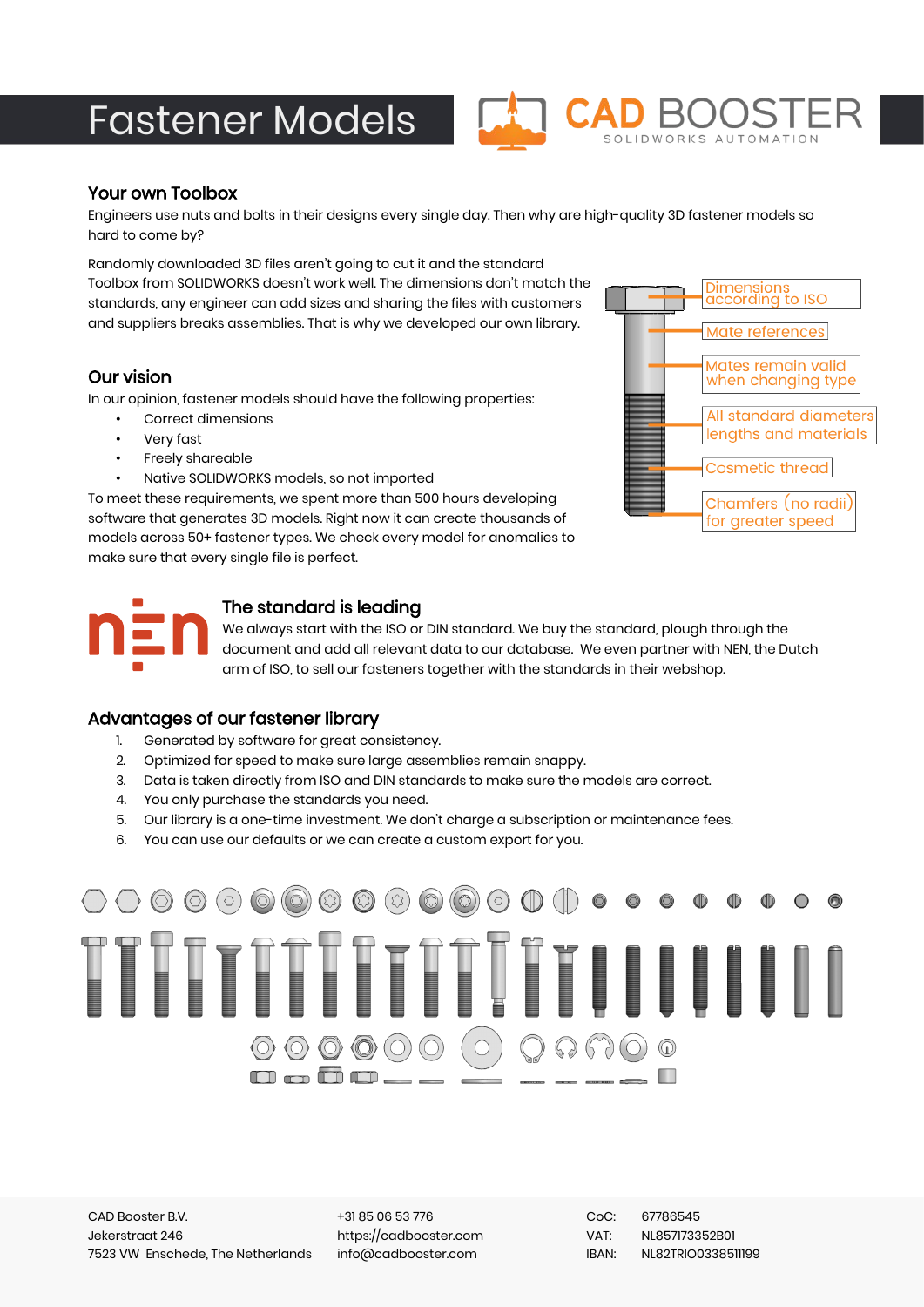### Model properties

- Native models, generated in a SOLIDWORKS version of your choice.
- One configuration per file so the models are as fast as they can be.
- Contains *mate references* so mates are added automatically.
- Mates give no errors when you switch between different types.
- Material and coating are specified.
- Custom properties with a description and extra information like the thread pitch and tensile strength.

#### About custom exports

You can download a few sample models on our website to check out our defaults. If you prefer any changes to these defaults, we can create a custom export for you. To do that, we change our code and/or the data. We can:

- Change filenames
- Add or remove custom properties
- Use different materials or colors
- Add sizes that are not in the standard

#### DIN vs ISO

Most DIN fastener standards have been withdrawn since 1992, so it's time to start using their ISO replacements. We know that engineers still love to use the DIN standards and suppliers are happy to sell them, but since we cannot buy these documents anymore, we cannot access the source data.

We have listed our current offering on the next few pages, which mentions the withdrawn DIN standards in light gray.

#### Spend less time searching with Lightning

Because we were few up with scrolling through endless lists of fasteners in SOLIDWORKS, we created Lightning. Lightning is a SOLIDWORKS add-in that makes working with fasteners fun again. You can add, edit and replace fasteners in just a few clicks thanks to our intuitive software that is built just for fasteners. We'll even add a washer and a pattern for you.

You can try Lightning for free for two weeks. For a super-fast demo: <https://cadbooster.com/lightning>

| <b>Add Fastener</b>              |                                                 |                                                    |                           |                 |               |     |                             |     |                                     |  | $\Box$  | $\times$ |
|----------------------------------|-------------------------------------------------|----------------------------------------------------|---------------------------|-----------------|---------------|-----|-----------------------------|-----|-------------------------------------|--|---------|----------|
|                                  |                                                 | M5 Through                                         |                           |                 |               |     |                             |     |                                     |  | $\odot$ |          |
| <b>Standard or type</b>          |                                                 |                                                    | <b>Diameter</b>           |                 | Length        |     | <b>Material and coating</b> |     | <b>Add washer</b>                   |  |         |          |
|                                  | (232)                                           | (192)                                              | $\bigcirc$ M1.6           | $\land$<br>(72) | $\circ$ 10    | (8) | $\bigcirc$ 8.8 plain        | (1) | $\bigcirc$ None                     |  |         |          |
|                                  |                                                 |                                                    | $\bigcirc$ M <sub>2</sub> | (64)            | $\circ$ 12    | (8) | $\bigcirc$ 8.8 zinc         | (1) | <b>8 ISO7089</b>                    |  |         |          |
|                                  |                                                 | <b>ISO8673</b><br>Nut with fine<br>thread          | $\bigcirc$ M2.5           | (64)            | $\bigcirc$ 16 | (8) | $\bigcirc$ 10.9 plain<br>   | (1) | ◯ ISO7092                           |  |         |          |
| <b>ISO4017</b><br>Hex bolt       | <b>ISO 4032</b><br><b>Nut</b>                   |                                                    | $\bigcirc$ M3             | (64)            | $\odot$ 20    | (8) | $\odot$ : 10.9 zinc<br>     | (1) |                                     |  |         |          |
|                                  |                                                 |                                                    | $\bigcirc$ M3.5           | (64)            | $\bigcirc$ 25 | (8) | $\bigcirc$ 12.9 plain       | (1) | Drag file into assembly             |  |         |          |
| (352)                            | (174)<br>O<br><b>ISO7089</b><br>Washer standard | (126)<br>$\circ$<br><b>ISO7092</b><br>Washer small | $\bigcirc$ M4             | (72)            | $\circ$ 30    | (8) | $\bigcirc$ A2-70            | (1) |                                     |  |         |          |
| $m = 0$                          |                                                 |                                                    | $\odot$ M5                | (80)            | $\bigcirc$ 35 | (8) | $\bigcirc$ A4-70            | (1) | <b>♦ Single fastener</b>            |  |         |          |
|                                  |                                                 |                                                    | $\bigcirc$ M6             | (88)            | $\bigcirc$ 40 | (8) | $\bigcirc$ A4-80            | (1) | We selected the best seed position. |  |         |          |
| <b>ISO7379</b><br>Hexagon socket |                                                 |                                                    | $\bigcirc$ M8             | (104)           | $\bigcirc$ 45 | (8) |                             |     |                                     |  |         |          |
| shoulder screw                   |                                                 |                                                    | $\bigcirc$ M10            | (112)           | $\circ$ 50    | (8) |                             |     | ↔ Include hole wizard               |  |         |          |
|                                  |                                                 |                                                    | $\bigcirc$ M12            | (120)           |               |     |                             |     |                                     |  |         |          |
|                                  |                                                 |                                                    | $\bigcirc$ M14            | (128)           |               |     |                             |     | L Add at origin                     |  |         |          |
|                                  |                                                 |                                                    | $\bigcirc$ M16            | (160)           |               |     |                             |     |                                     |  |         |          |
|                                  |                                                 |                                                    | $\bigcirc$ M18            | $(152)$ $\vee$  |               |     |                             |     | Reopen window                       |  |         |          |

+31 85 06 53 776 https://cadbooster.com info@cadbooster.com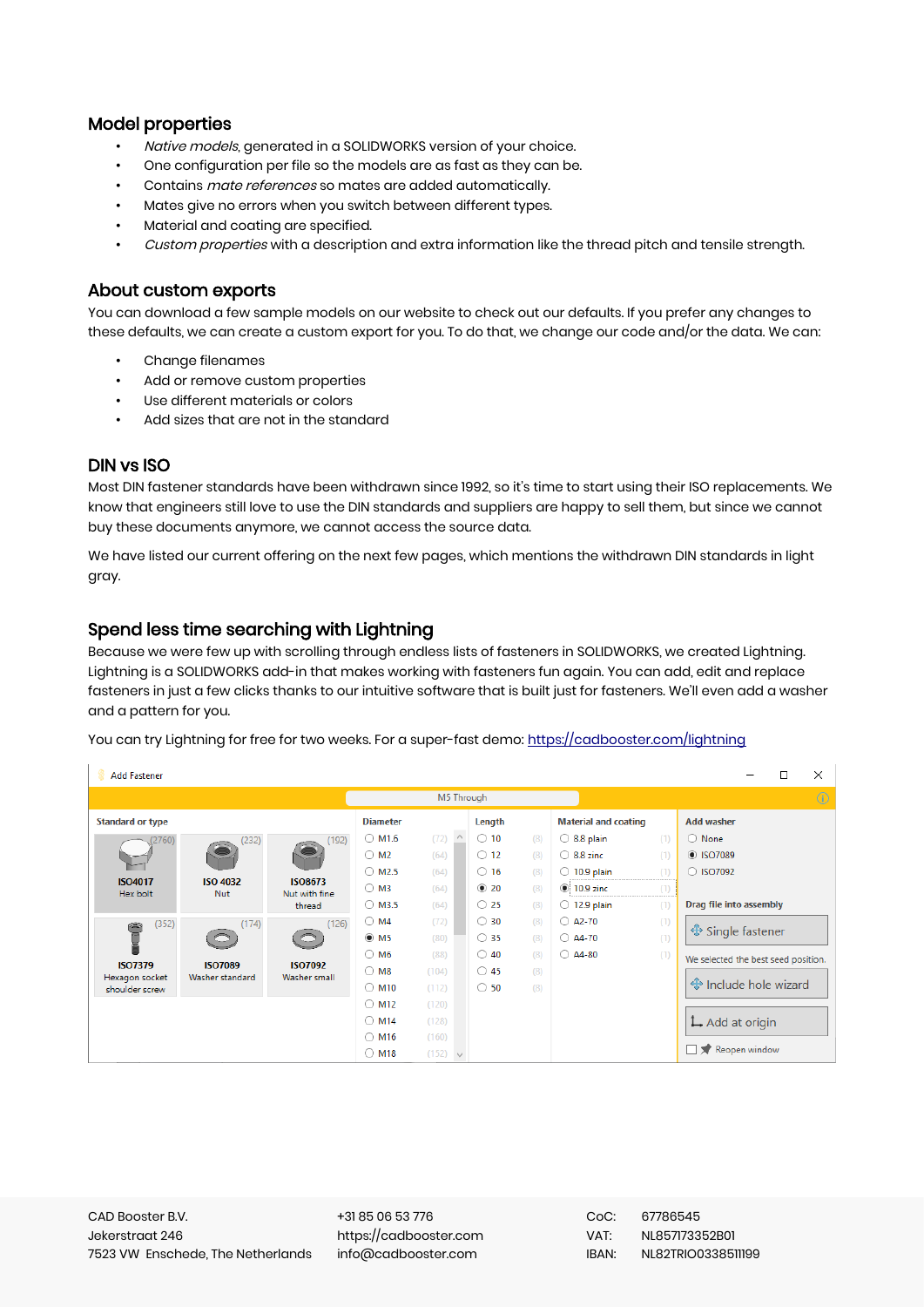| Group                             | #                | Image | Standard                                                  | Description - Unique sizes * material/coating                      |
|-----------------------------------|------------------|-------|-----------------------------------------------------------|--------------------------------------------------------------------|
| Hexagon head                      | 1                |       | <b>ISO 4014</b><br><b>DIN 931</b>                         | Hexagon head<br>$289 * 8 = 2312$ files                             |
|                                   | 2                |       | <b>ISO 4017</b><br><b>DIN 933</b>                         | Hexagon head, full thread<br>$345 * 8 = 2760$ files                |
|                                   | 3                |       | <b>ISO 8676</b><br><b>DIN 960</b>                         | Hexagon head, fine pitch thread<br>$440 * 8 = 3520$ files          |
|                                   | 4                |       | ISO 8765<br><b>DIN 960</b>                                | Hexagon head, full thread, fine pitch<br>$284 * 10 = 2840$ files   |
| Hexagon<br>socket                 | 5                |       | ISO 4762<br><b>DIN 912</b>                                | Hexagon socket head cap<br>$288 * 8 = 2304$ files                  |
|                                   | 6                |       | ISO 7380-1                                                | Hexagon socket button head<br>$94 * 4 = 376$ files                 |
|                                   | 7                |       | ISO 7380-2                                                | Hexagon socket button head with flange<br>$94 * 4 = 376$ files     |
|                                   | 8                |       | ISO 10642<br><b>DIN 7991</b>                              | Hexagon socket countersunk head<br>$121 * 6 = 726$ files           |
|                                   | $\boldsymbol{9}$ |       | <b>ISO 12474</b>                                          | Hexagon socket, fine pitch thread<br>$200 * 3 = 600$ files         |
|                                   | 10               |       | <b>DIN 7984</b>                                           | Hexagon socket head cap, low head<br>$136 * 4 = 544$ files         |
| <b>Hexalobular</b><br>head (torx) | H                |       | $-$ ISO 7380-1                                            | Hexalobular socket button head<br>$69 * 4 = 276$ files             |
|                                   | 12               |       | ~ISO 7380-2                                               | Hexalobular socket button head with flange<br>$69 * 2 = 138$ files |
|                                   | 13               |       | ISO 14579                                                 | Hexalobular socket head cap<br>$180 * 5 = 900$ files               |
|                                   | 14               |       | $~\sim$ ISO 14579                                         | Hexalobular socket, fine pitch thread<br>$152 * 4 = 608$ files     |
|                                   | 15               |       | <b>ISO 14580</b><br>$\hspace{1.0cm} \rule{1.5cm}{0.15cm}$ | Hexalobular socket head cap, cheese head<br>$115 * 3 = 345$ files  |

+31 85 06 53 776 https://cadbooster.com info@cadbooster.com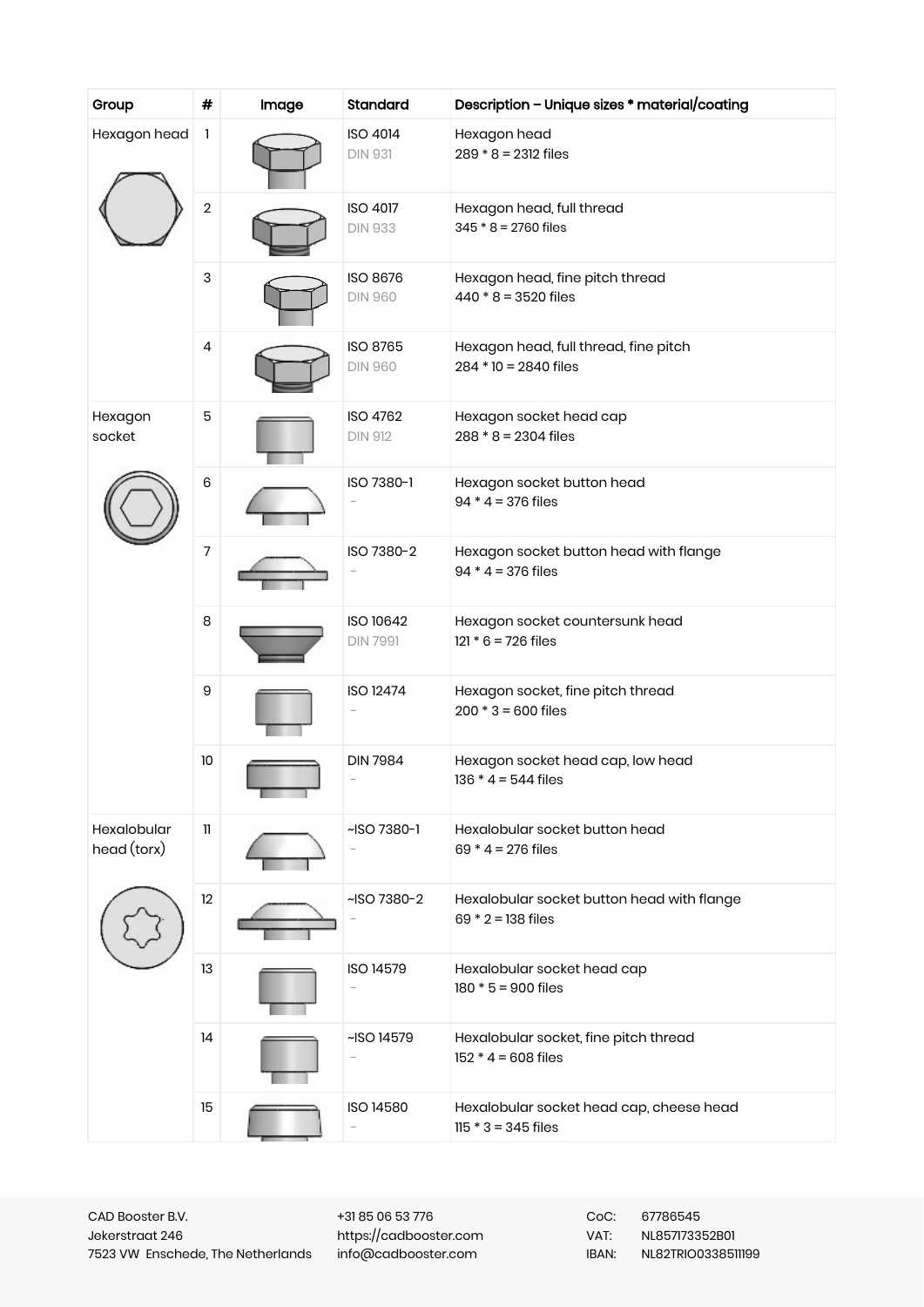|                | 16 | <b>ISO 14581</b>                   | Hexalobular socket countersunk head<br>$107 * 4 = 428$ files                           |
|----------------|----|------------------------------------|----------------------------------------------------------------------------------------|
| Fit bolts      | 17 | <b>ISO 7379</b>                    | Hexagon socket head shoulder screw. H8 and F9<br>88 * 2 fits * 2 materials = 352 files |
| Slotted screws | 18 | <b>ISO 1207</b><br><b>DIN 84</b>   | Slotted cheese head screw<br>$113 * 1 = 113$ files                                     |
|                | 19 | <b>ISO 2009</b><br><b>DIN 963</b>  | Slotted countersunk fat head screw<br>$113 * 3 = 339$ files                            |
| Set screws     | 20 | ISO 4026<br><b>DIN 913</b>         | Hexagon socket set screw, fat point<br>$112 * 4 = 448$ files                           |
|                | 21 | <b>ISO 4027</b><br><b>DIN 914</b>  | Hexagon socket set screw, cone point<br>$112 * 4 = 448$ files                          |
|                | 22 | <b>ISO 4028</b><br><b>DIN 915</b>  | Hexagon socket set screw, dog point<br>$105 * 4 = 420$ files                           |
|                | 23 | <b>ISO 4029</b><br><b>DIN 916</b>  | Hexagon socket set screw, cup point<br>$112 * 4 = 448$ files                           |
|                | 24 | ISO 4766<br><b>DIN 551</b>         | Slotted set screw, fat point<br>$107 * 5 = 535$ files                                  |
|                | 25 | ISO 7434<br><b>DIN 553</b>         | Slotted set screw, cone point<br>$94 * 3 = 282$ files                                  |
|                | 26 | <b>ISO 7435</b><br><b>DIN 417</b>  | Slotted set screw, long dog point<br>$85 * 3 = 255$ files                              |
| <b>Nuts</b>    | 27 | ISO 4032<br><b>DIN 934</b>         | Hexagon regular nut<br>$29 * 8 = 232$ files                                            |
|                | 28 | ISO 4035<br><b>DIN 439</b>         | Hexagon thin nut, chamfered<br>$29 * 8 = 232$ files                                    |
|                | 29 | ISO 7040<br><b>DIN 982</b>         | Prevailing torque hexagon nut<br>$13 * 8 = 104$ files                                  |
|                | 30 | <b>ISO 7042</b><br><b>DIN 6925</b> | Prevailing torque all metal hexagon high nut<br>$11 * 7 = 77$ files                    |
|                | 31 | <b>ISO 8673</b><br><b>DIN 934</b>  | Hexagon regular nut, fine pitch thread<br>$24 * 8 = 192$ files                         |
|                | 32 | ISO 8675<br><b>DIN 439</b>         | Hexagon regular nut, fine pitch thread<br>$24 * 6 = 144$ files                         |
|                | 33 | <b>ISO 10511</b><br><b>DIN 985</b> | Prevailing torque nut with nylon insert<br>$13 * 4 = 52$ files                         |

+31 85 06 53 776 https://cadbooster.com info@cadbooster.com